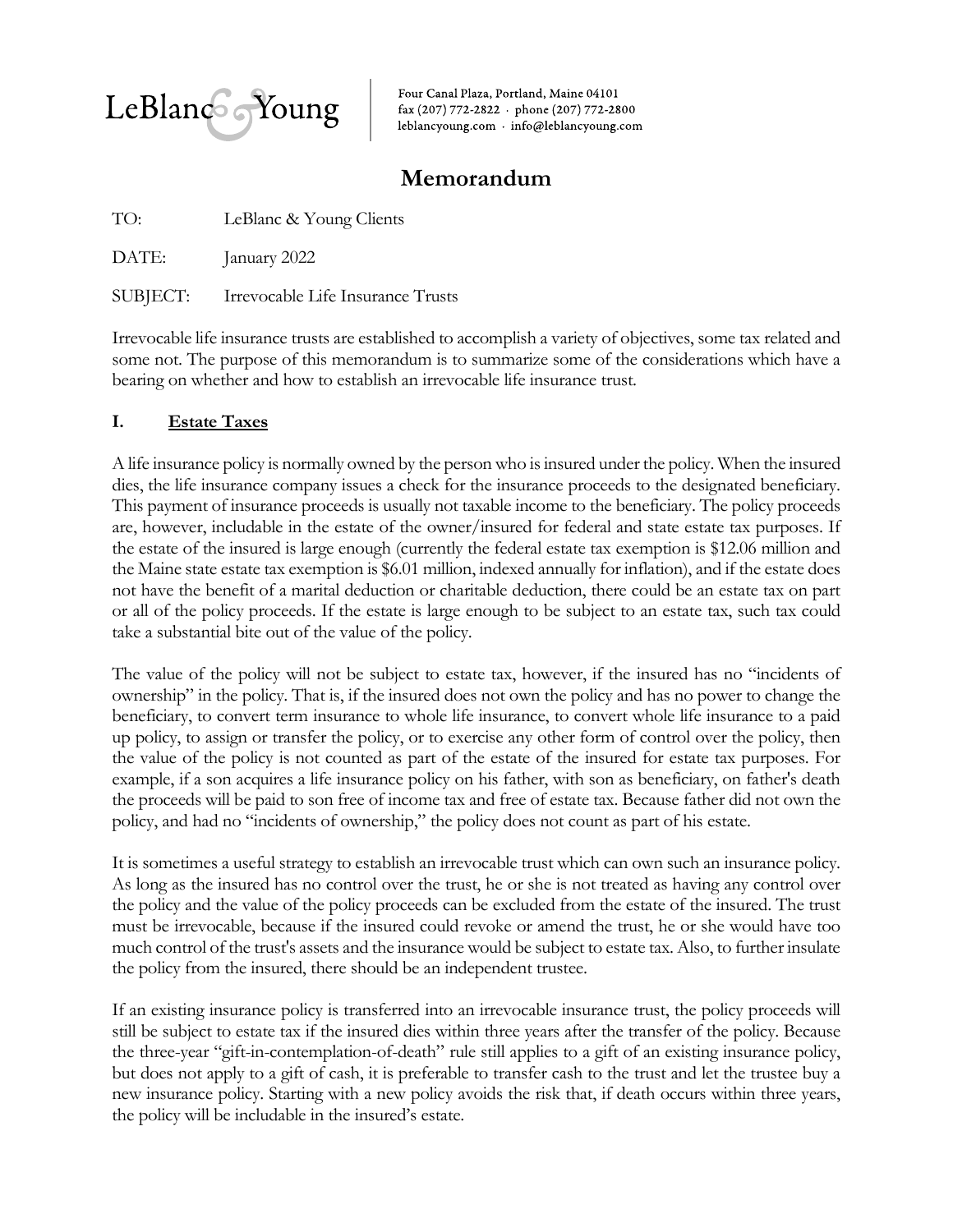## **II. Gift Taxes**

Lifetime transfers to others are subject to the federal gift tax rules. An individual can make gifts to others of up to \$16,000 per year per recipient. This is known as the gift tax "annual exclusion." If a gift is made in one year to one recipient of an amount greater than \$16,000, a gift tax return must be filed and the excess gift uses up some of the donor's federal estate tax exemption (currently \$12.06 million), so there is less exemption available for future gifts or for the donor's estate at death.

For example, if a donor makes a gift of \$116,000 to one individual in one year, the first \$16,000 of the gift is sheltered by the annual exclusion, and the gift tax return will report a \$100,000 taxable gift. If there have been no prior taxable gifts, this gift will use up \$100,000 of the \$12.06 million federal exemption, leaving \$11.96 million to shelter future gifts or to shelter estate transfers by that donor. Taxable gifts are cumulative during one's lifetime.

If the donor is married and his or her spouse "joins in the gift" by signing the appropriate space on the gift tax return, the couple can make a "split gift," and will have \$32,000 per year per donee worth of annual exclusion shelter.

The annual exclusion is available only to shelter gifts of "present interests." A current transfer of cash, stocks, real estate or other assets to another person is a gift of a present interest. A transfer of assets to a trust, however, where the beneficiary may not receive any benefit until a future date, is not a gift of a present interest. It is a gift of a future interest, and the \$16,000 per year annual exclusion is not available. If any amount is contributed to such a trust, the annual exclusion is unavailable and the entire gift must be reported on a gift tax return as a taxable gift.

## **III. The Use of an Irrevocable Insurance Trust.**

If an irrevocable trust buys an insurance policy on the donor of the trust, but the donor has no control of the trust or its assets, the value of the policy will not be counted as part of the donor's taxable estate. It accomplishes the same result to have a child or children of the donor own the policy. If there are minor children, however, or if there are a number of children, not all of whom would function well as a coowners of the policy, a trust is preferable. The trustee of the trust could be a responsible adult child or other relative of the donor, or an independent trustee such as a bank or an unrelated individual, or a combination of both (which is generally best).

The use of an irrevocable insurance trust requires a special strategy to deal with the gift tax issues arising from the payment of the annual premium. Usually, the donor must contribute funds to the trust each year sufficient to cover the premiums on the policy held by the trust. When the donor contributes cash to the trust, he is making a gift of a future interest, because the ultimate beneficiaries of the trust will not receive anything until after the donor has died. As noted above, a gift of a future interest is not sheltered by the \$16,000 annual exclusion, and uses up some of the donor's lifetime exemption from gift and estate taxes.

An approach commonly used to get the benefit of the annual exclusion is to give the beneficiaries of the trust a right to withdraw the cash contribution immediately. Upon receiving the contribution to the trust, the trustee sends a notice to each of the beneficiaries, or to the parent of a minor beneficiary, advising them that a contribution to the trust has been made, and that they have the right to withdraw their portion of that contribution. If the beneficiary does not send a written notice to the trustee within a time period